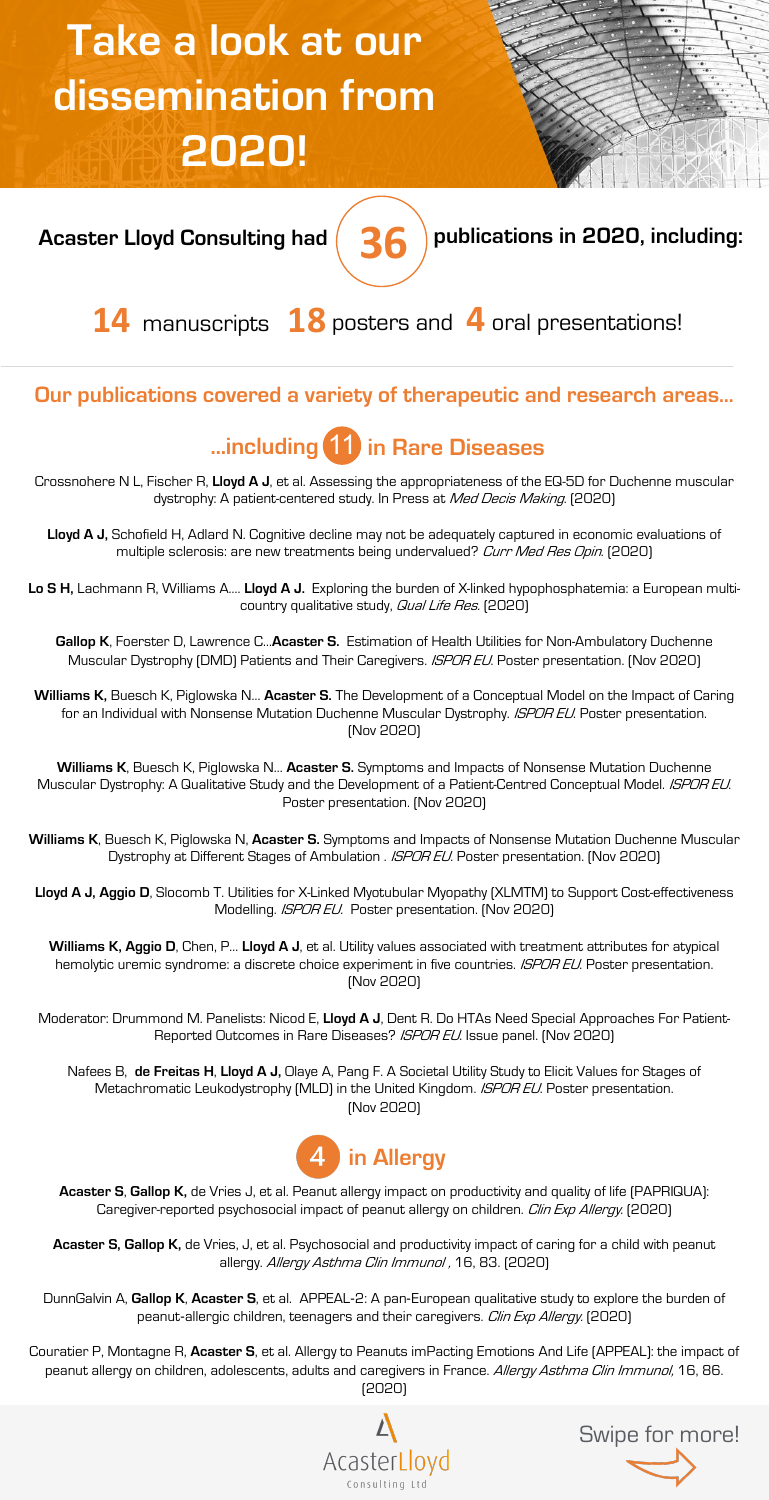## **Take a look at our dissemination from 2020!**



Gerbasi ME, Meltzer-Brody S, **Acaster S**, et al. Brexanolone in Postpartum Depression: Post Hoc Analyses to Help Inform Clinical Decision-Making. J Womens Health (Larchmt). [2020]

Gerbasi M E, Eldar-Lissai A., **Acaster S**, et al. Associations between commonly used patient-reported outcome tools in postpartum depression clinical practice and the Hamilton Rating Scale for Depression. Arch Womens Ment Health, 23. (2020)

Mittal A, Huang M, Suthoff E, **Acaster S,** et al. Sustained Remission in a Double-Blind, Randomized, Placebo-Controlled Phase 3 trial of Zuranolone (SAGE-217) in Postpartum Depression. Poster presentation. ASCP. [May 2020)

Huang M, Deligiannidis KM, Suthoff E… **Acaster S**, et al. SAGE-217 in Postpartum Depression: Number Needed to Treat in a Phase 3, Randomized, Placebo-Controlled Trial. Poster presentation. SOBP Annual Meeting. [May 2020]

Mittal A, Deliginidias K, Huang M…**Acaster S**, et al. Effect of SAGE-217 on Anxiety Outcomes in Postpartum Depression in a Randomized, Placebo-Controlled Trial. Poster presentation. SOBP Annual Meeting. [May 2020]

Mittal A, Deligiannidis K, Huang M… **Acaster S**, et al. Evaluation of Insomnia Symptoms in a Double-Blind, Randomized, Placebo-Controlled Phase 3 Trial of SAGE-217 in Postpartum Depression. Poster presentation. SLEEP 2020, 34th Annual Meeting of the APSS. (Jun 2020).

Deligiannidis KM, Huang M, Suthoff E… **Acaster S**, et al. Correlation of HAM-D and EPDS scores in a Phase 3 Trial of the Oral GABAAR Positive Allosteric Modulator SAGE-217 in Postpartum Depression. Poster presentation. Psych Congress . (Sept 2020)

Huang M, Deligiannidis KM, Suthoff E… **Acaster S**, et al. Edinburgh Postnatal Depression Scale (EPDS) Total Score Remission and Number Needed to Treat (NNT) Outcomes in a Phase 3, Placebo-Controlled Trial of Zuranolone in Postpartum Depression (PPD). Poster presentation. Psych Congress. (Sept 2020)

Deligiannidis KM, Werneburg B, Huang M…**Acaster S**, et al. Concurrent Improvement of Depressive and Anxiety Symptoms in Patients with Postpartum Depression Treated with the Oral Neuroactive Steroid Zuranolone. Poster presentation. ACNP. (Dec 2020)

Deligiannidis KM, Werneburg B, Huang M… **Acaster S**, et al. Clinical Global Impression Scale and Number Needed to Treat Outcomes in a Phase 3 Placebo-Controlled Trial of Zuranolone, a GABAA Receptor Positive Allosteric Modulator in Postpartum Depression. Poster presentation. ACNP. (Dec 2020)



Verstraete J, **Lloyd A J**, Scott D, Jelsma J. How does the EQ-5D-Y Proxy version 1 perform in 3, 4 and 5-year-old children? Health Qual Life Outcomes. [2020]

Ara R, Hill H, **Lloyd A J**, Woods HB, Brazier J. Are Current Reporting Standards Used to Describe Health State Utilities in Cost-Effectiveness Models Satisfactory? Value Health [2020]

Dewilde S, Janssen B, **Lloyd A J**, Shah K. Exploration of the Reasons Why Health State Valuation Differs for Children Compared to Adults: A Mixed Methods Approach. Poster presentation. ISPOR EU. (Nov 2020)

Mukuria C, Rowen D, Brazier JE, McGarry L, Quittner A, Lou Y, Sosnay P, **Acaster S.** Comparison of the Psychometric Performance of a New Condition-Specific Preference-Based Measure Derived from the CFQ-R (CFQ-R-8D) to EQ-5D-3L and SF-6D to Evaluate Health-Related Quality-of Life (HRQOL) in People with Cystic Fibrosis (CF). Podium presentation. *ISPOR EU*. (Nov 2020)

Al-Janabi H, **Lloyd A J**, Remak E, Muszbek N. Carer Utilities in Cost-Utility Analyses (CUAs): Crucial Information or Additional Burden of Uncertainty? Workshop session. ISPOR EU. (Nov 2020)

**Lloyd A J.** Measuring children's health and HRQL with EQ-5D-Y: Values, scores and decisions. Oral presentation. 4th EuroQol Academy meeting. [March 2020]